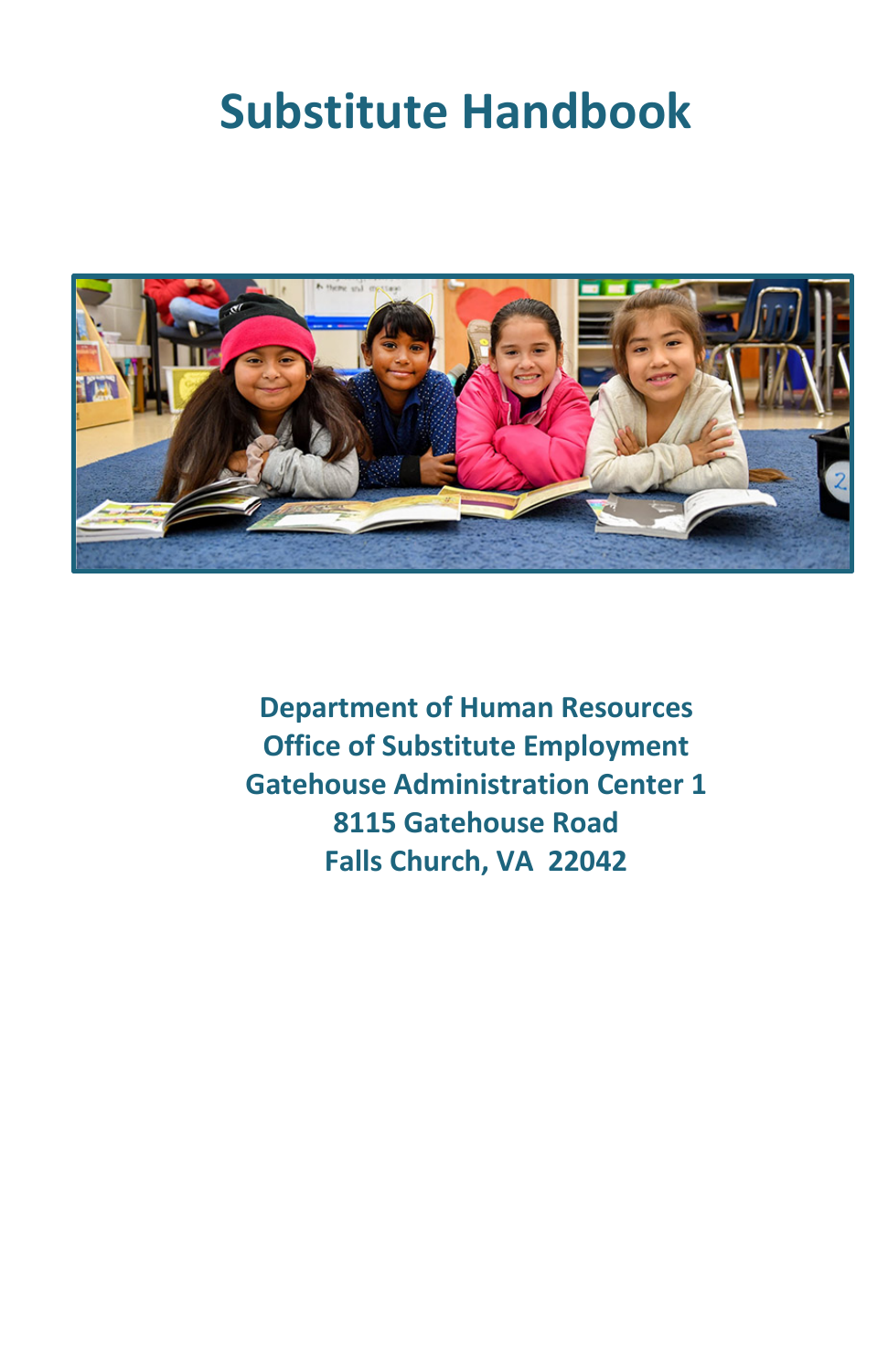## **Table of Contents**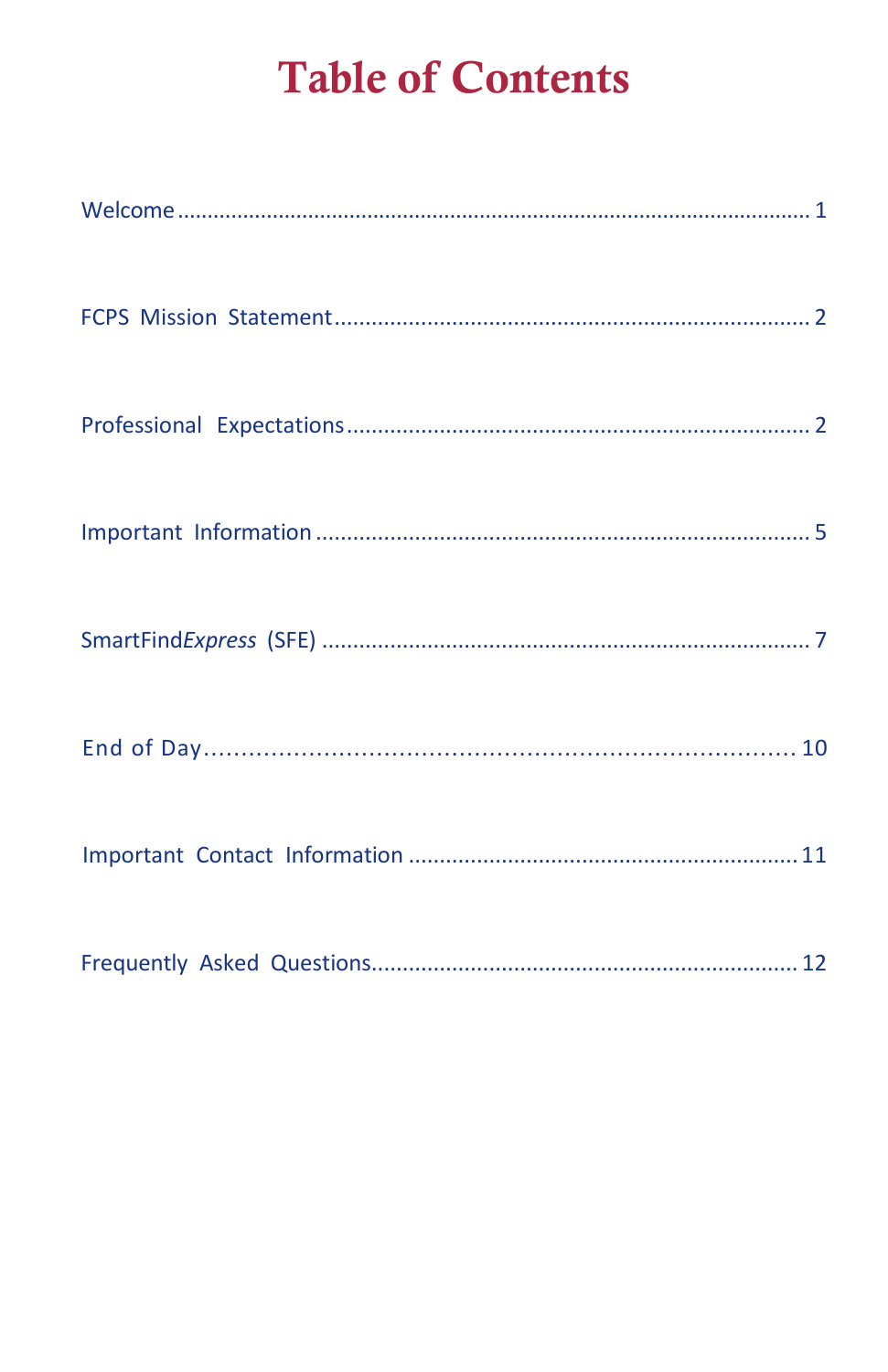Gatehouse Administration Center I 8115 Gatehouse Road Falls Church, VA 22042

571-423-3000

<span id="page-2-0"></span>Dear Substitute Teachers, Assistants, and Attendants:

Welcome to Fairfax County Public Schools (FCPS) as a substitute instructional employee! FCPS is dedicated to preparing our students for their global future, and we trust that you will also embrace our goal, as our most precious resources are placed in your care. We are confident in your ability to fulfill the required duties and to exhibit the level of professionalism expected of all educators. We view you as a valuable member of our team.

This handbook is designed to acquaint you with substitute instructional employment with FCPS. It will answer many commonly asked questions. As you assume various assigned tasks, be assured that the Office of Talent Acquisition and Management (TAM) is ready to help you.

The valuable service that you provide to our schools each year is greatly appreciated. We wish each of you a rewarding experience as an FCPS substitute.



**Sean McDonald** As*sistant Superintendent* Department of Human Resources



**Carolyn Haydon** *Director, Talent Acquisition and Management* Department of Human Resources



**Safia Carpenter** *Substitute Employment Specialist* Department of Human Resources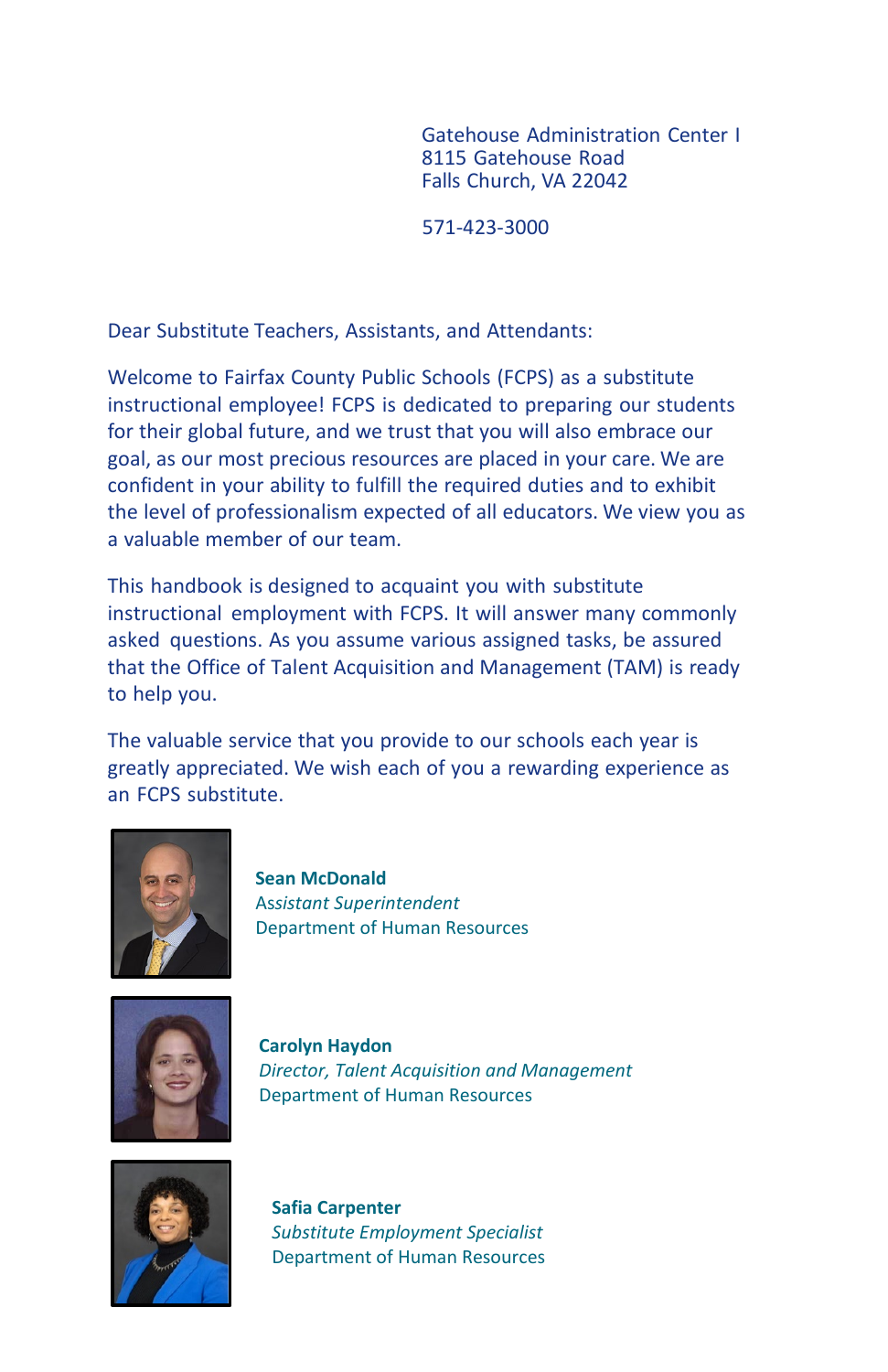## <span id="page-3-0"></span>FCPS Mission Statement

Fairfax County Public Schools inspires and empowers students to meet high academic standards, lead ethical lives, and be responsible and innovative global citizens.

### **Student Achievement Goals**

- **1. Pursue Academic Excellence** All students will be literate, able to obtain, understand, analyze, integrate, communicate, and apply knowledge and skills to achieve success in school and in life.
- **2. Develop Essential Life Skills** All students will demonstrate the aptitude, attitude, and skills to lead responsible, fulfilling, and respectful lives.
- <span id="page-3-1"></span>**3. Demonstrate Responsibility to the Community and the World** Allstudents will understand andmodelthe important attributes that contribute to the community and the common good.

## Professional Expectations

## **You are Essential!**

As a substitute teacher, instructional assistant, or attendant, you are an integral part of our professional team. By demonstrating self-confidence, initiative, and flexibility, you can have a positive impact on students while providing an essential service to our schools.

Following the teacher's lesson plan ensures that students are engaged in meaningful activities. Substitute teachers may request to review the Standards of Learning (SOL) documents, available at each school location. SOLs outline the instructional objectives of each subject area. Whether you accept an assignment in or outside of your primary competency, it is essential you provide appropriate instruction. Questions regarding lesson plans, procedures, or discipline should be discussed with a school administrator. You must always supervise students and plan appropriately for all activities.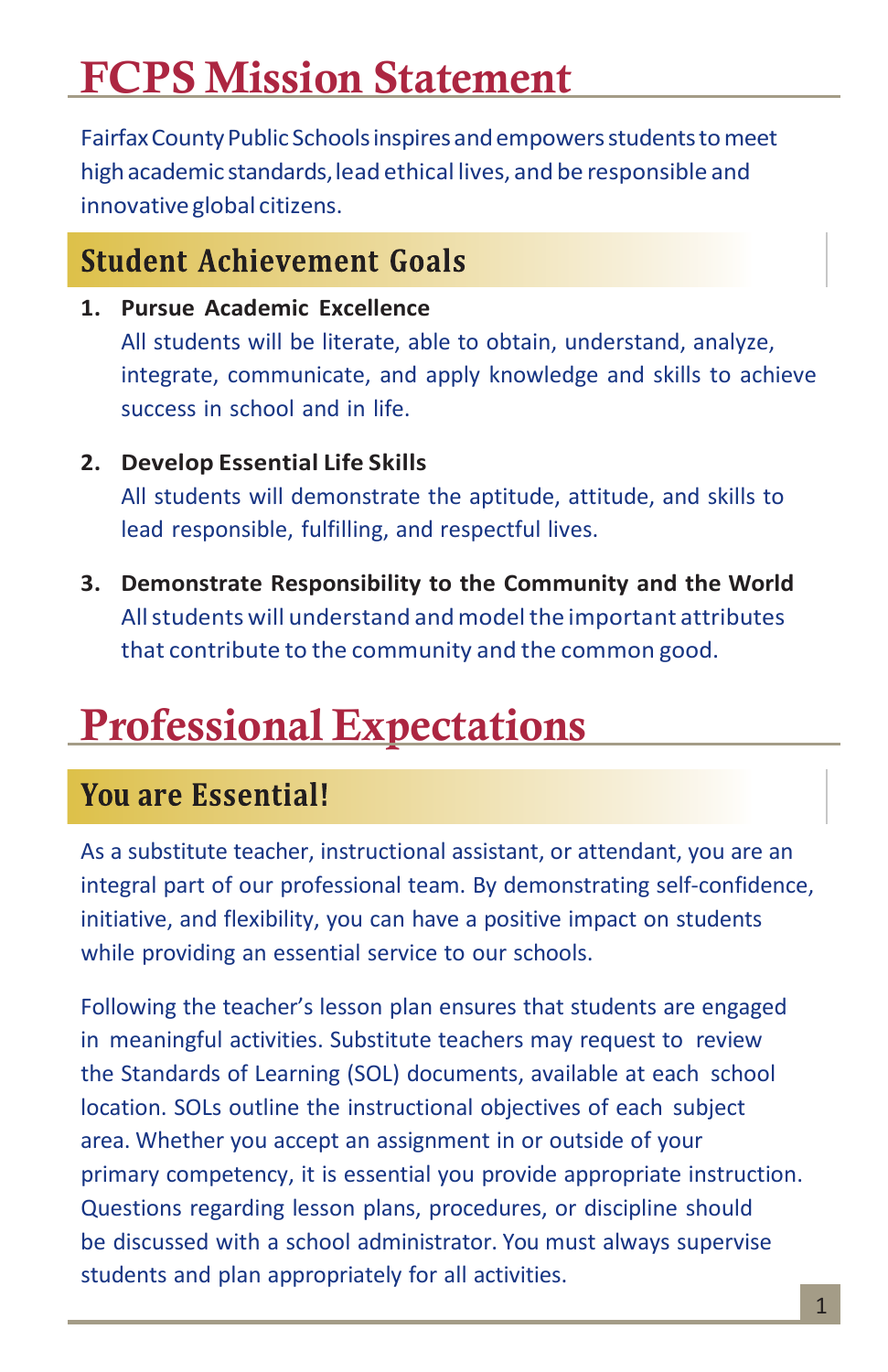### **Standards of Conduct**

Your continued assignment as a substitute is contingent upon your ability to comply with professional standards of conduct. Our school community is diverse. Sensitivity to racial, ethnic, cultural, and religious differences is required of all employees. Employees must safeguard the privacy of student information kept in schools, whether on paper, computers, or in oral communications.

Exemplary conduct is expected of all employees. Conduct detrimental to the reputation of the school system, not in the interest of the instructional program, or that which poses potential harm to students or school employees will considered grounds for discontinuation of service

as a substitute.

FCPS is committedto thesubstitute programand recognizes theimpact that you as



an educational employeewill have on our children.The School Board has adopted policies and regulations to ensure educator success while supporting the vision for excellence in education. Visit [www.fcps.edu/Directives.shtml](http://www.fcps.edu/Directives.shtml) to review all policies and regulations. These policies may be of particular interest to substitutes:

#### **Controversial Issues**

Preparation for effective citizenship includes the study of issues that are controversial. The study of controversial issues shall create an environment in which knowledge can be freely imparted and promotes the development of critical thinking skills through research and discussion. Such studies shall be carried out in an atmosphere free from bias, prejudice, or coercion. See Regulation 3280.4 Controversial Issues.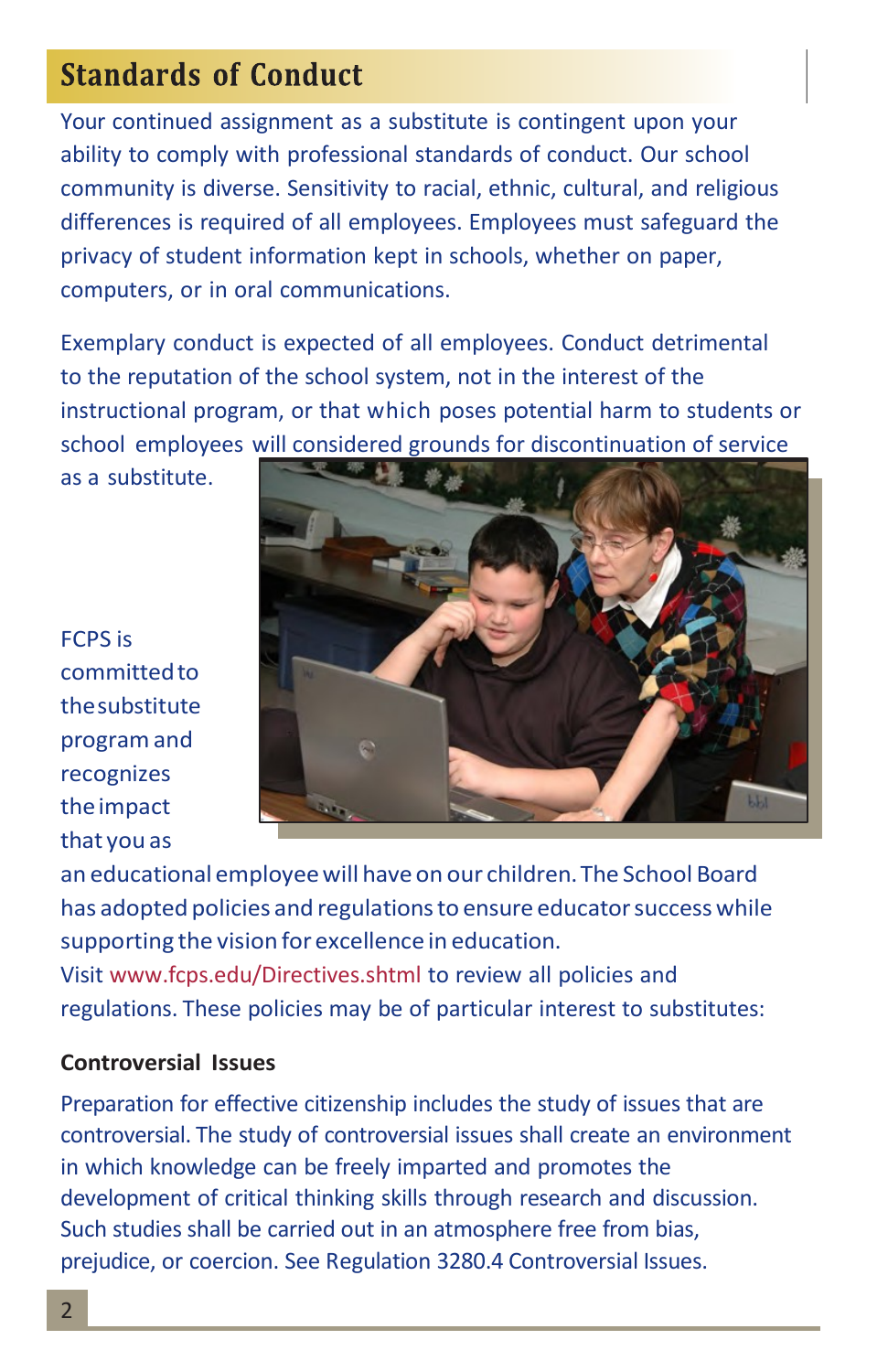### **Alcohol-andDrug-FreeWorkplace**

FCPS is an alcohol- and drug-free workplace. The school system will not tolerate the possession of alcohol or illegal drugs or the unlawful use of prescription drugs by its employees on the job or in circumstances that may affect the job. In addition, the system will not tolerate the possession, use, or sale of illegal drugs by its employees in any situation, whether in or out of the workplace. See Regulation 4418 Alcohol-and Drug-Free Workplace.

### **Maintaining a Safe and Secure Environment – Use of Physical Interventions**

The School Board views physical discipline of any kind as unacceptable and does not authorize its use. As a substitute employee, your good judgment is essential to ensure your safety and that of other staff and students. Questions regarding discipline procedures should be discussed with an administrator prior to your assignment. Touching a student in any way to control or modify behavior will result in discontinuation of your service as a substitute. See Regulation 2614.6 Maintaining a Safe and Secure Environment – Use of Physical Interventions.Physicalformsof affectionare also discouraged. Even though you are an employee of FCPS, students may view you as a stranger. Once again, good judgment is necessary.

### **Electronic Devices**

FCPS recently developed a framework for managing the use of personal electronic devices in schools. Known as BYOD (Bring Your Own Device), students are allowed to register and bring in their laptops, netbooks, tablets, and smartphones for authorized instructional use. Specific rules related to electronic device usage in class may vary among schools. Speak to someone in the school office if you have questions.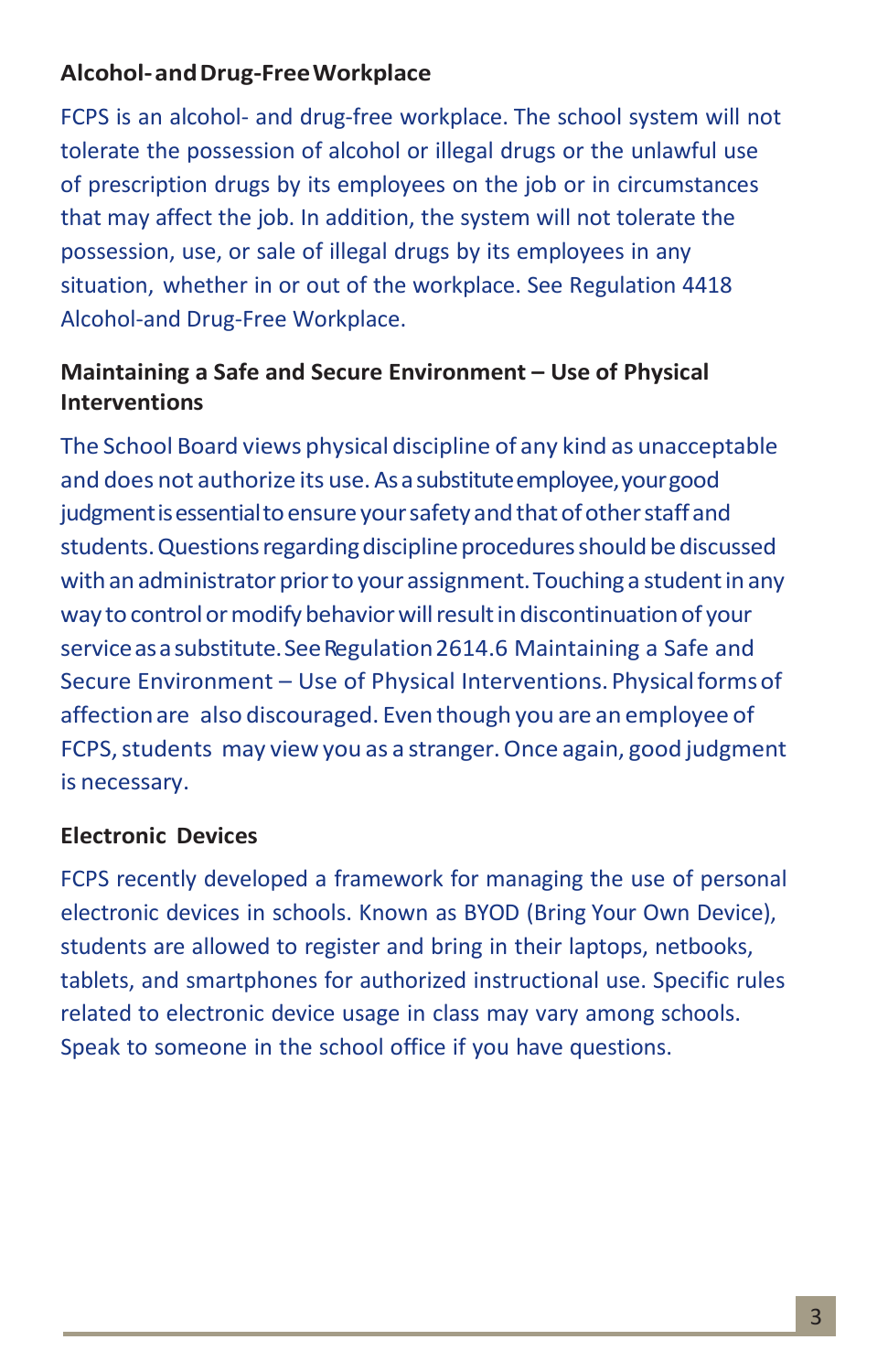#### **Commitment to Human Relations**

The School Board recognizes that achievement of its mission depends, in no small part on the practice of good human relations and the elimination of discrimination – particularly in the areas of race, sex, color, age, religion, national origin, genetic information, and disability. The School Board, therefore, places the responsibility for complying with all applicable laws affecting equal opportunity and promoting good human relations on all FCPS employees. See Regulation 4910 Commitment to Human Relations.

# <span id="page-6-0"></span>Important Information

## **Salary and Payment Procedures**

Substitutes are paid biweekly in accordance with salary schedules set yearly by the School Board. A time and attendance report must be completed at the school location each day. A copy of this report must be secured by the substitute before leaving the school. Your signature, employee number, and job number should appear on the time and attendance report. Payment will be made by direct deposit to your banking institution. Employees will receive pay notices via e-mail; direct deposit is mandatory. *Retroactive payment will be limited to 60 days and will not be paid after the closing ofthe fiscal year.*

All changes to direct deposit and questions concerning pay for days worked are to be directed to the Welcome Center, 571-423-3000, Monday through Friday 8 a.m. to 4:30 p.m.

## **Work Schedules**

Your substitute assignments will reflect the need of the instructional employee. You will be paid for actual hours worked. All assignments will be paid at a minimum of 3 hours and will not exceed 7 1/2 hours to include a 30-minute unpaid duty-free lunch.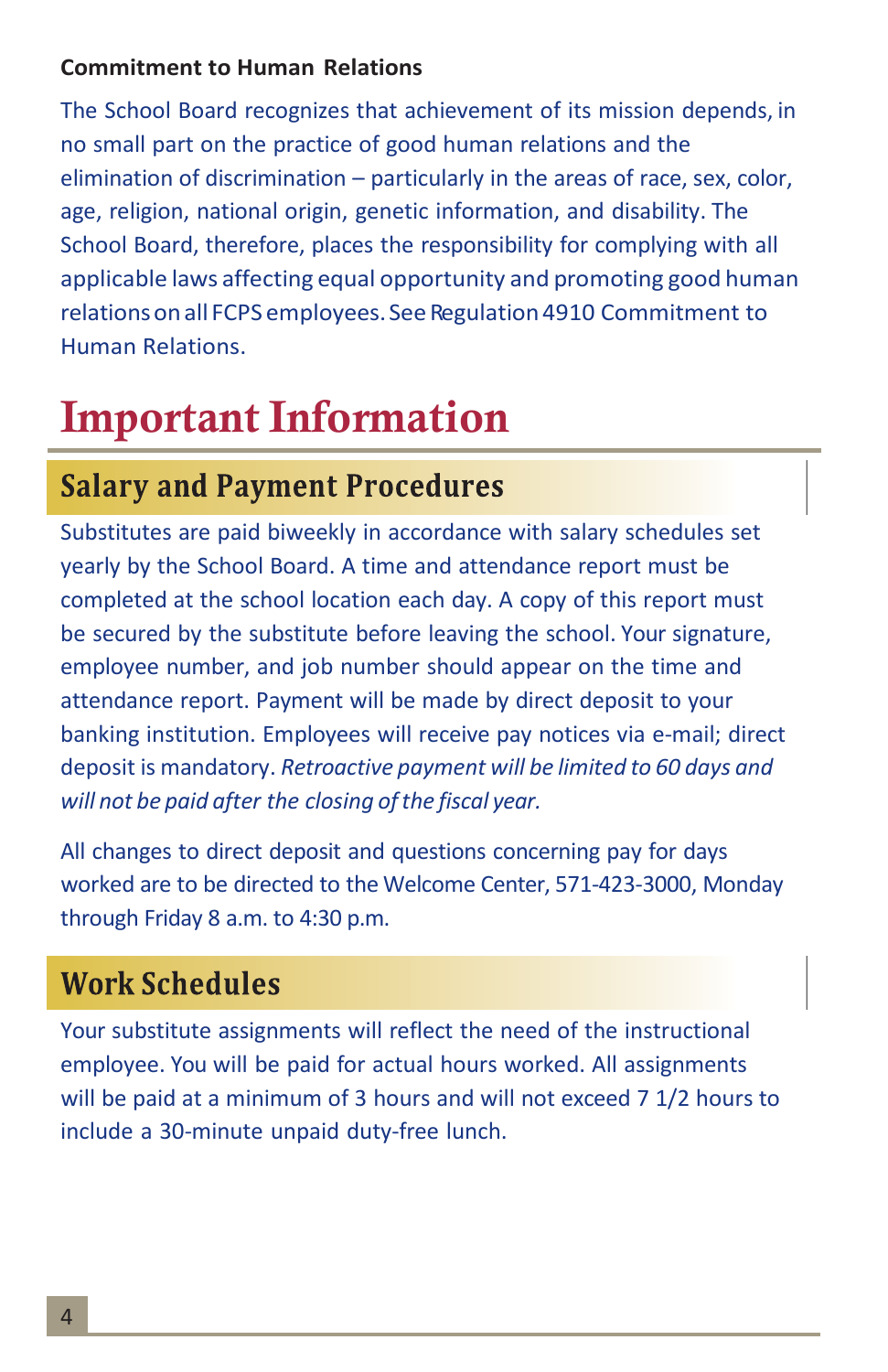Substitute employees assigned to Thomas Jefferson High School for Science and Technology and Excel schools will be paid at a minimum of 3 hours and will not exceed 8 hours. Substitutes accepting public health training assistant and public health training attendant assignmentswill be paid a minimum of 3 hours and will not exceed 7 1/2 hours to include a 30-minute paid lunch forwhich duties are assigned.

You are to report to the administrative office of the school to which you have been assigned according to the time recorded by SmartFind*Express* (SFE—see page 7). Substitutes are expected to know the reporting time for assignments and to report promptly. If you are called too late to arrive on time, call the school for assistance.

### "Do Not Send" Requests

Administrators are responsible for the educational programs at their school and have full authority regarding substitute assignments. In accordance with Regulation 4311 Terms and Conditions of Employment – Temporary Personnel, a school administrator may request that a substitute employee not be assigned to the school, with or without cause. This is known as a"Do Not Send" request.

When possible, an administrator will inform the substitute of this action and submit written confirmation to the Substitute Employment Supervisor. Substitutes will be informed by an administrator either by phone, in writing, or in person. In the event that the school administrator does not inform the substitute, the Substitute Employment Supervisor will inform the substitute that they are ineligible for future assignments at that location.

Three "Do Not Send" requests will result in discontinuation as a substitute with FCPS. Any one "Do Not Send" request may result in discontinuation, provided the reason is determined to be sufficient by the Substitute Employment Supervisor. Substitutes who are ineligible to continue employment shall be notified in writing by the Substitute Employment Supervisor.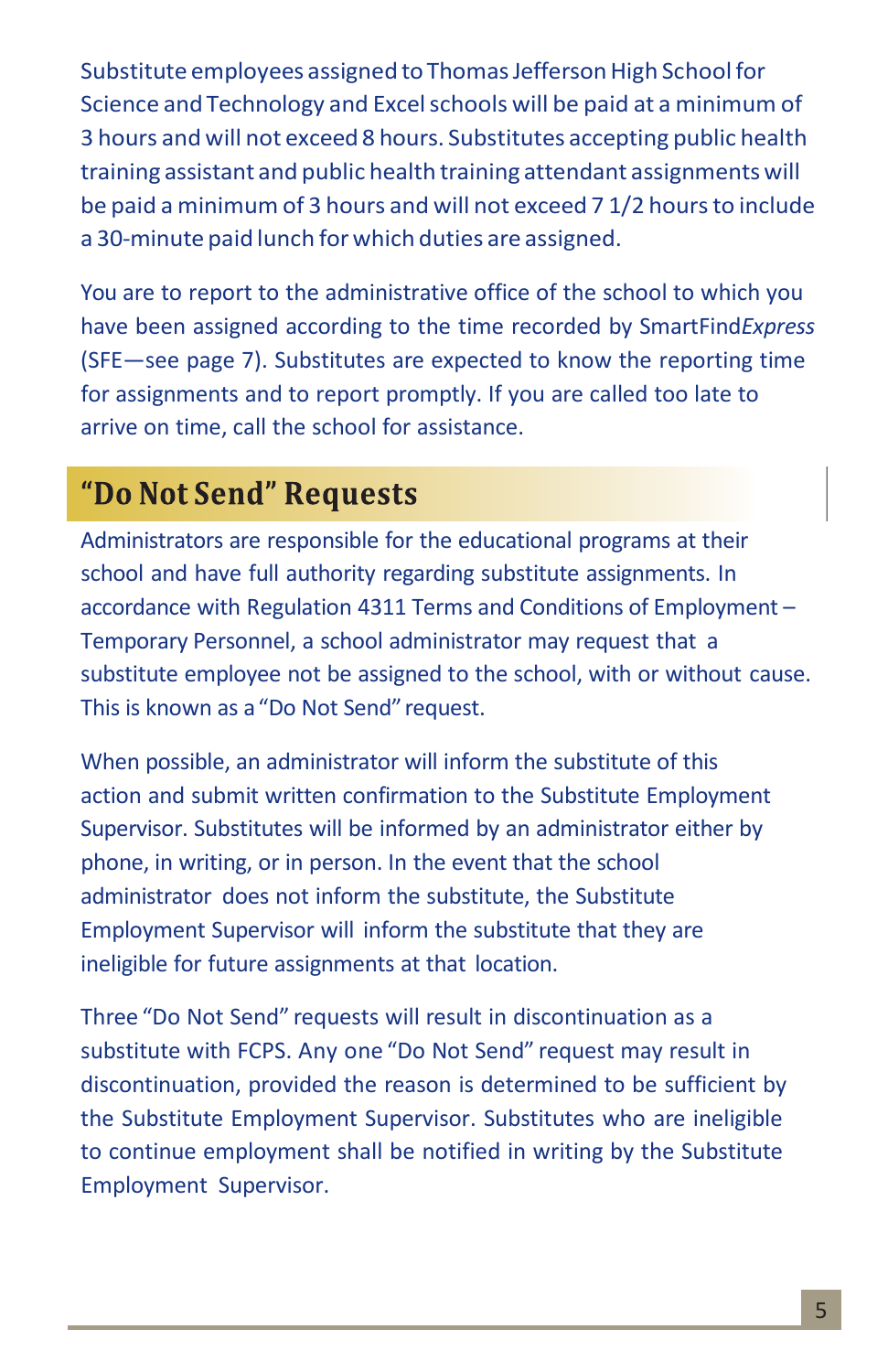## <span id="page-8-0"></span>SmartFind*Express* (SFE)

SmartFind*Express* (SFE) is a centralized, interactive voice response system designed to provide efficient assignment of substitute teachers, instructional assistants, public health training assistants and attendants. The employee, the administrator, or the administrator's designee, using a touch-tone telephone, registers with SFE all impending instructional absences requiring a substitute.

School, subject, and grade-level preferences of administrators and substitutes are honored whenever possible through the use of priority lists submitted by administrators. Substitutes can make changes to their profiles at any time online to update locations and classifications.

## **Using SFE**

### **Assigning a Substitute**

FCPS uses SFE to process incoming requests from schools to fill teacher, instructional assistant, public health training assistant and attendant absences and to call out to substitutes to fill daily classroom absences. The system is accessed by a touch-tone telephone or online by both teachers and substitutes. This is how the system works:

- An employee calls SFE to report their absence, recording the subject, time of assignment, and any special instructions.
- The employee receives a unique job number for this assignment.
- SFE searches its database to find a qualified substitute for the job.
- SFE calls the qualified substitute to offer the job. If you do not receive a job number, you did not accept the job.
- The substitute accepts the job and receives the unique job number.
- The substitute provides the office staff with the job number when reporting to the school.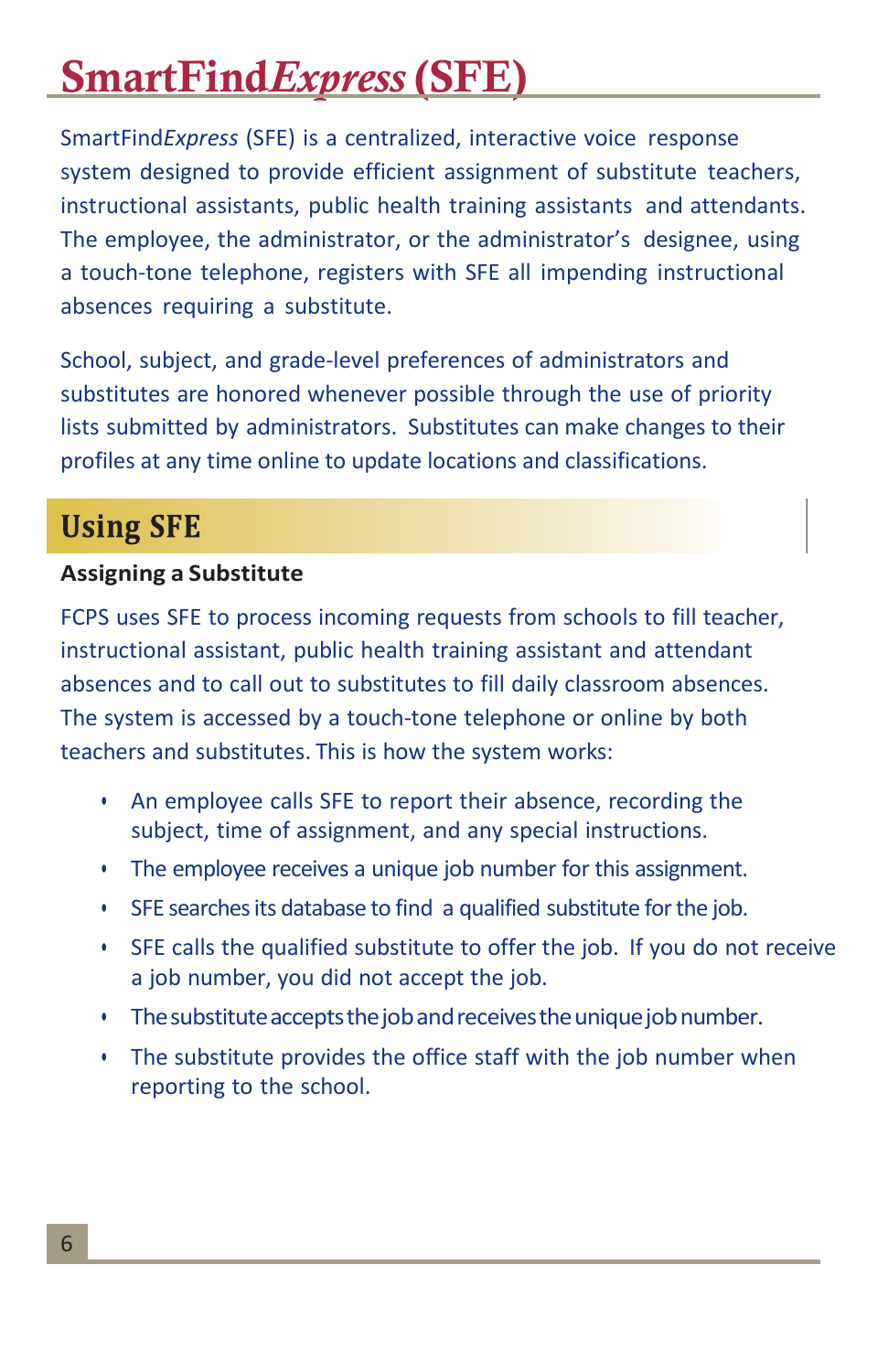As a substitute, you will be assigned your own personal identification number (PIN) to access the system. With your PIN, you will be able to hear information 24 hours a day on jobs that match your profile.

All substitute assignment offers are made by SFE or are prearranged by the school directly with the substitute. This procedure establishes an assignment record and prevents duplicate offers. As a substitute, you are required to call SFE the morning the assignment begins to confirm the job. If no job number is listed with SFE the morning of the assignment, there is no job. You may either accept another job when SFE calls you during the morning call-out or call into SFE to review assignments that are available for you to accept.

SFE will establish a calling history record for each employee andwill document the disposition of each assignment offer. A call from SFE that is answered by amachine or an answering service will be recorded in the calling history as a hang-up.

To the extent possible, you are required to substitute on those days that you have indicated availability. Please note inactivity for a 6-month period will result in discontinuation of your service as a substitute with FCPS. To be considered for future employment, it will be necessary to reapply following the current employment process. Information on this process can be obtained by calling 571-423-3030, option 1, or accessing our website at [www.fcps.edu/hr/employment/subs.](http://www.fcps.edu/hr/employment/subs)

### **AllSubstitutesMustRegister First**

- 1. Once you receive an email informing you to log back into the hiring portal and retrieve your employee number.
- 2. Call SmartFindExpress (SFE) at 703-962-1572, then enter your Access ID\Employee Number followed by the \* key and your PIN Number which will also be your employee number if you are new employee followed by the \* key. The system will prompt you to create a new 6-digit PIN number during your call.
- 3. Follow the recorded instructions.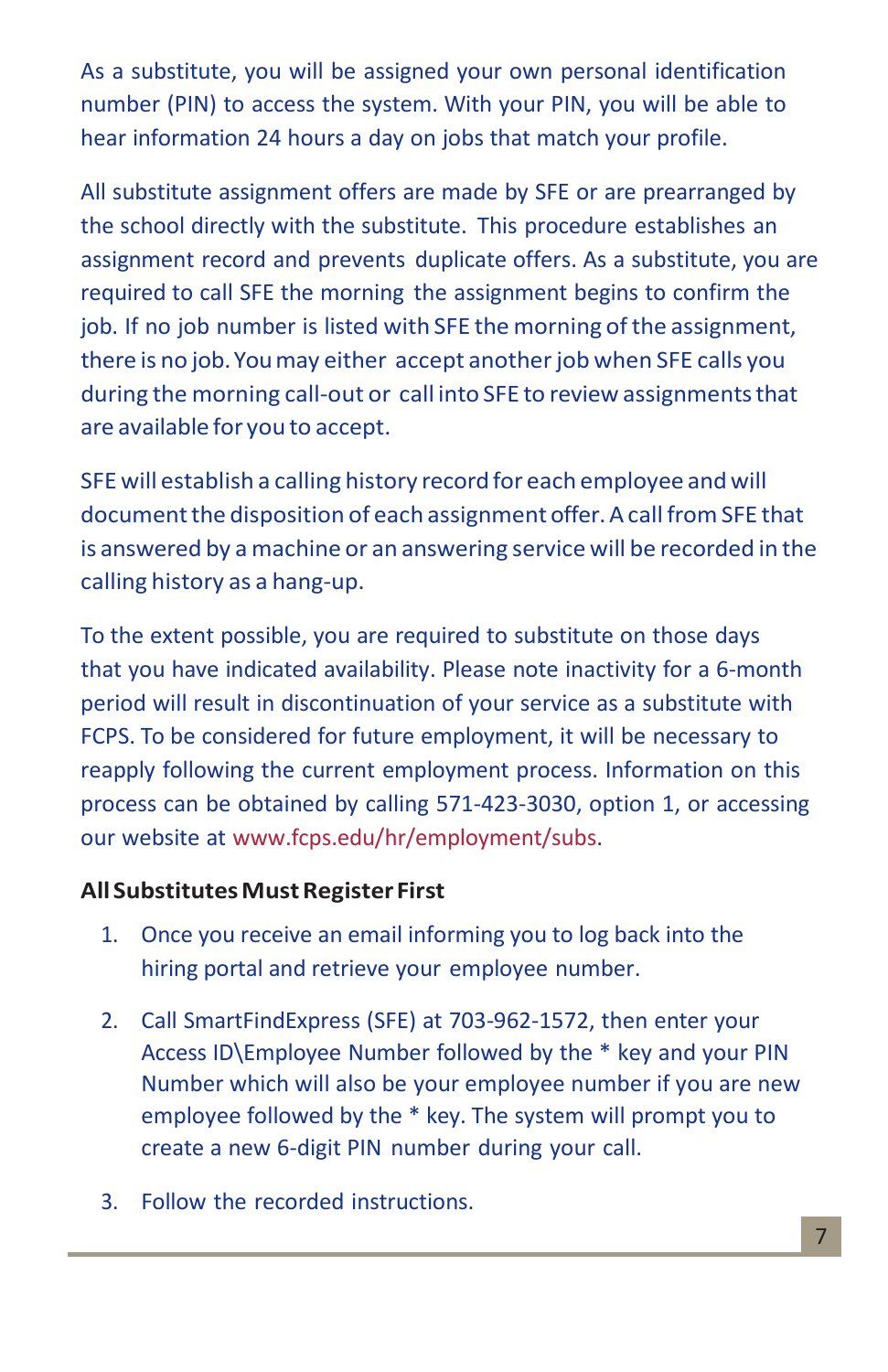## **Confirming Jobs**

As a substitute, it is your responsibility, on the morning of the assignment, to confirm your assignment by calling SFE and reviewing your job number. If the job has been canceled and the system or school tries to contact you an hour or more before your start time, no compensation is granted when you report for a canceled assignment.

If, upon arrival at an assigned school, you discover that you are not needed, *do not leave the school*! Please call the Substitute Help Desk and an effort will be made to reassign you. A substitute who declines an alternate assignment will leave the school and will not receive payment for that day.

When an error in reporting the job is documented and authorized by the Substitute Employment Supervisor and no alternate assignment is available, youmay remain atthe school location for 3 hours and be paid. An administrator or designee may assign work to you during the 3 hours.



### **Long-Term Assignments**

Long-term assignments may be offered by SFE or by school administrators.Becauselong-termassignmentsrequireadditionalduties and responsibilities, such as student grading and parent conferences,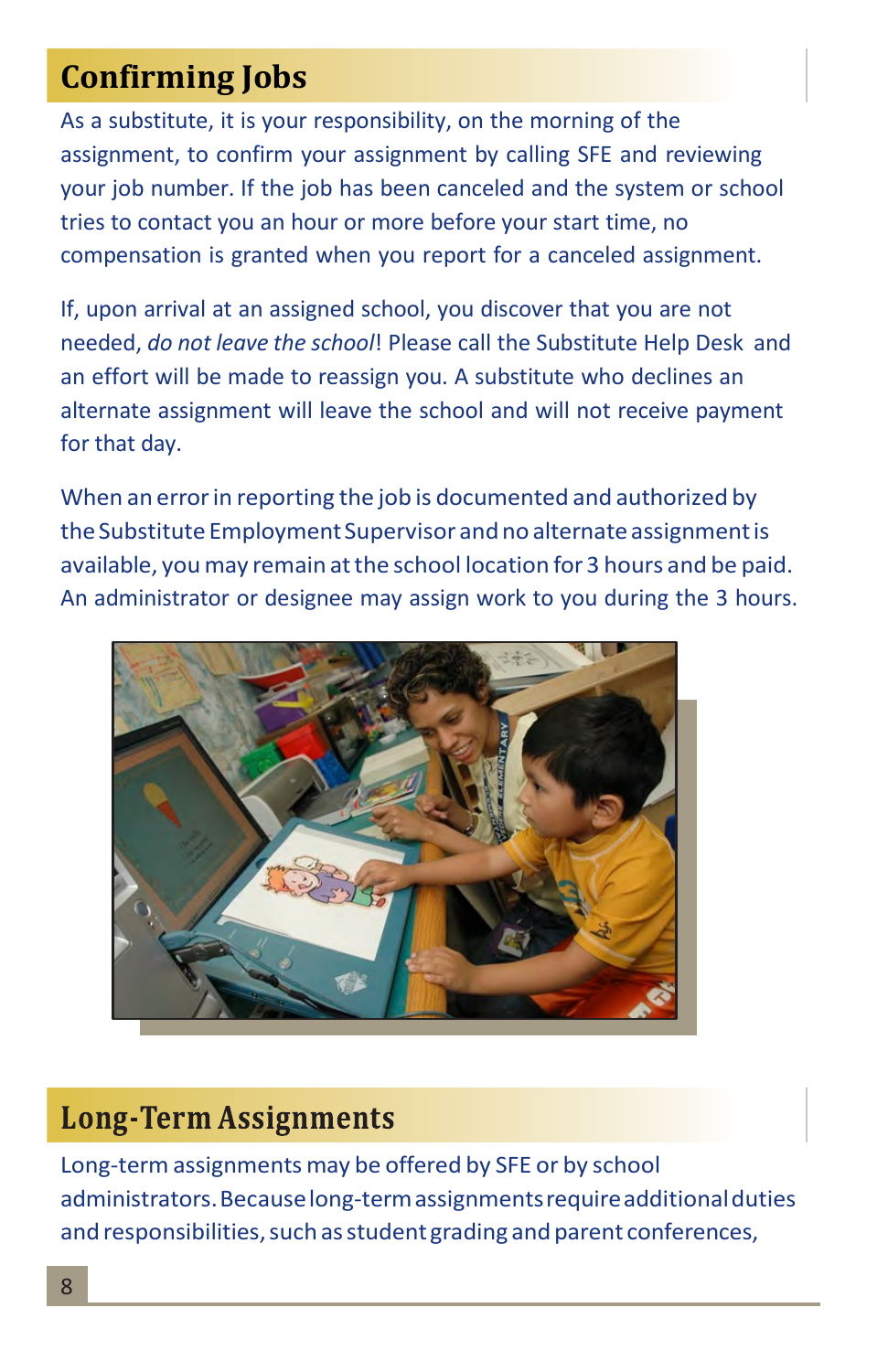substitute teachers on these assignments receive a higher rate of pay beginning on the eleventh consecutive day of continuous service in the same position.

## VA 90-Day Rule

Any substitute teacher working as a long-term sub must follow the Virginia 90-day rule established by the Code of Virginia. It states that no substitute teacher may work in one classroom for more than 90 consecutive school days. This excludes teacher workdays and holidays.

The 90-day rule applies to vacancies for all long-term substitute teachers. The long-term record will expire on the ninety-first day.

## **Cancellations**

You are expected to fulfill your obligation to report to a school when assigned. However, emergencies do occur, and you must sometimes cancel assignments. Should this happen, you must contact the school and the help desk immediately. Repeated cancellations will result in discontinuation of your employment as a substitute with FCPS.

# <span id="page-11-0"></span>End of Day

It is a requirement that you leave a brief account of the day (in writing) for the returning teacher. Be positive and specific in your comments. You may want to include your first and last name, telephone number, e-mail address, and employee number. Let the teacher know that you can be called directly with questions or for future prearranged assignments.

You must complete your final checkout in the main office. Return all materials that were released to you. This would be an ideal time to see if you may be needed for future dates.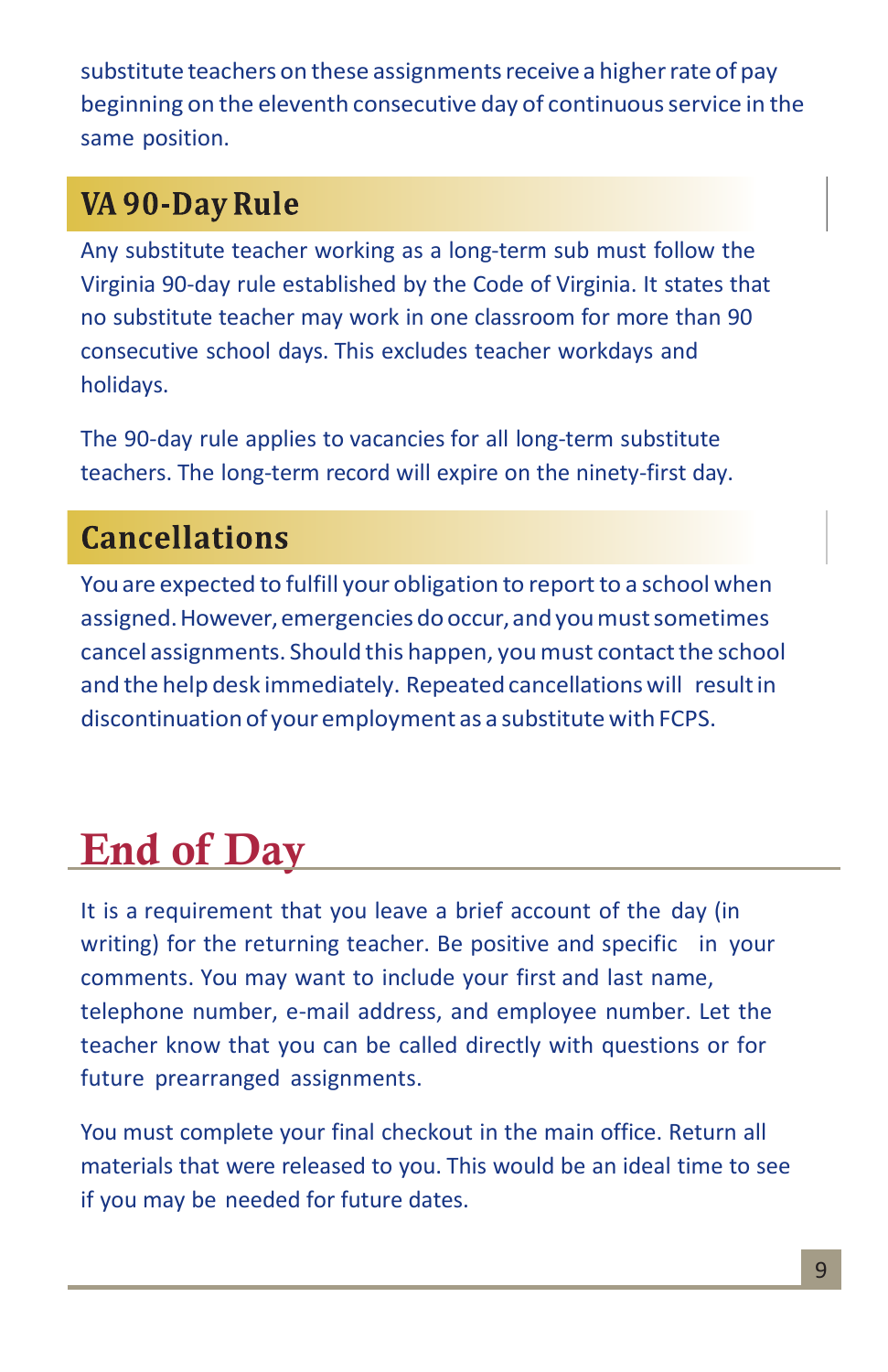## <span id="page-12-0"></span>Important Contact Information

#### **FCPS Substitute Services:**

**Web:** [www.fcps.edu/hr/employment/subs](http://www.fcps.edu/hr/employment/subs) **Fax:** 571-423-5022 (24-7)

**General Info/Help Desk:** 571-423-3030, option 1 (M-F, 6:30 a.m. to 4:00 p.m.)

- Speak with a substitute help desk operator
- Receive SFE profile information
- Cancel a job the day of an assignment
- When contacting the Office of Substitute Employment, please know that your inquiries are important to us and our goal is to respond within 48 hours upon receiving your inquiry.

#### **SmartFindExpress**

#### **Automated telephone system:** 703-962-1572

**Web:** fairfaxcounty.eschoolsolutions.com

- Reviewavailablejobs
- Review assignments
- Cancel jobs
- Modify dates of availability
- Change telephone number SFE usesto offer you assignments

**Welcome Center:** 571-423-3000 (M-F, 8 a.m. to 4:30 p.m.)

- Help with general questions
- General employment information

**Employment Verifications:** 571-423-3300 (M-F, 8 a.m. to 4:30 p.m.)

**FCPS Schools & Centers Directory:** <http://commweb.fcps.edu/directory>

**Payroll Services:**

• 571-423-3518 (A-Gi); 571-423-3517 (Gj-Ok); 571-423-3516 (Ol-Z)

**IT Service Desk:** (703) 503-1600 or [itservicedesk@fcps.edu](mailto:itservicedesk@fcps.edu)

• Information regarding e-mail account or computer password

<span id="page-12-1"></span>**Office of Equity & Employee Relations:** 571-423-3050

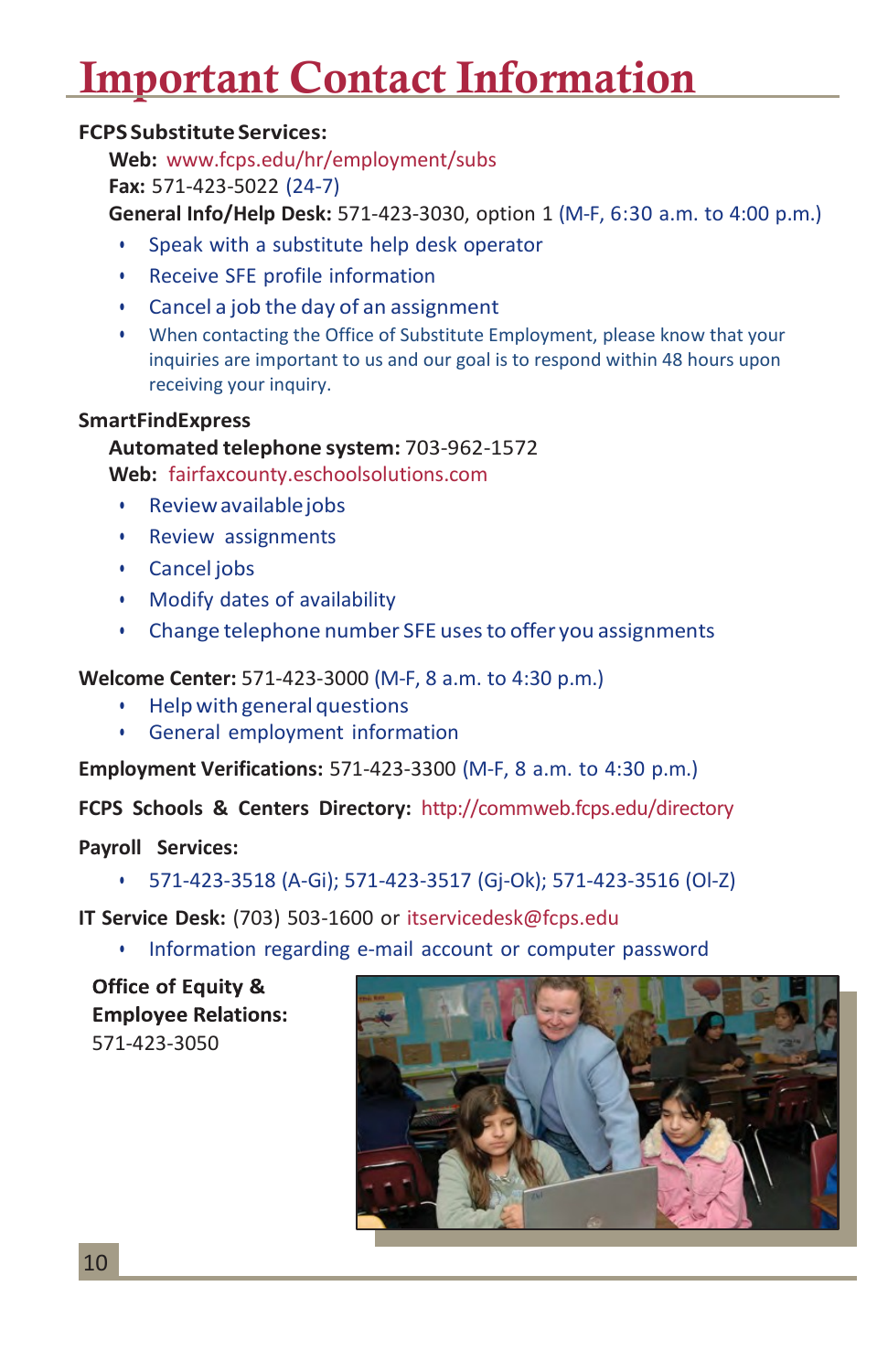## Frequently Asked Questions

**What if I show up for a job assignment and someone else is there with the same job number?**

Please do not leave the school. Have the office call the Substitute Help Desk at 571-423-3030, option 1, with the job number.

**I accepted a job, and verified it the morning of, but when I got to the school I was told it was cancelled. What should I do?**

Please do not leave the school. As a courtesy, we will pay you for 3 hours. However, you must stay and do other duties as assigned or you can call the Substitute Office at 571-423-3030, option 1, for assistance with finding another job. If you leave the school, you will not be paid for 3 hours.

### **I accepted a job, but when I got to the school I was told it was cancelled. The school informed me they tried to call me for an hour or more with no success. What should I do?**

If the school tries to call you for an hour or more and has no success in reaching you, FCPS will not pay you. We will assist you in finding another job. Just call the Substitute Office at 571-423-3030, option 1.

### **I did not get paid for all the hours I worked. What should I do?**

First contact the Time & Attendance person at the school where you subbed. Verify your hours with them. If they submitted the time correctly to Payroll Services, please contact your payroll representative.

### **How do I stop the system from calling me if I am doing a long-term assignment?**

The school or teacher must create an absence in SmartFindExpress and provide you with a job number. This will prevent calls for that time period.

### **Dosubstitutesreceivebadges?**

No, substitutes do not get photo ID badges. Each school will provide you with a badge that you must return at the end of the day. If you are hired as a long-term sub, the administrator of the school where you will work will need to fax a special request memo to the fingerprint department at 571-423-3017.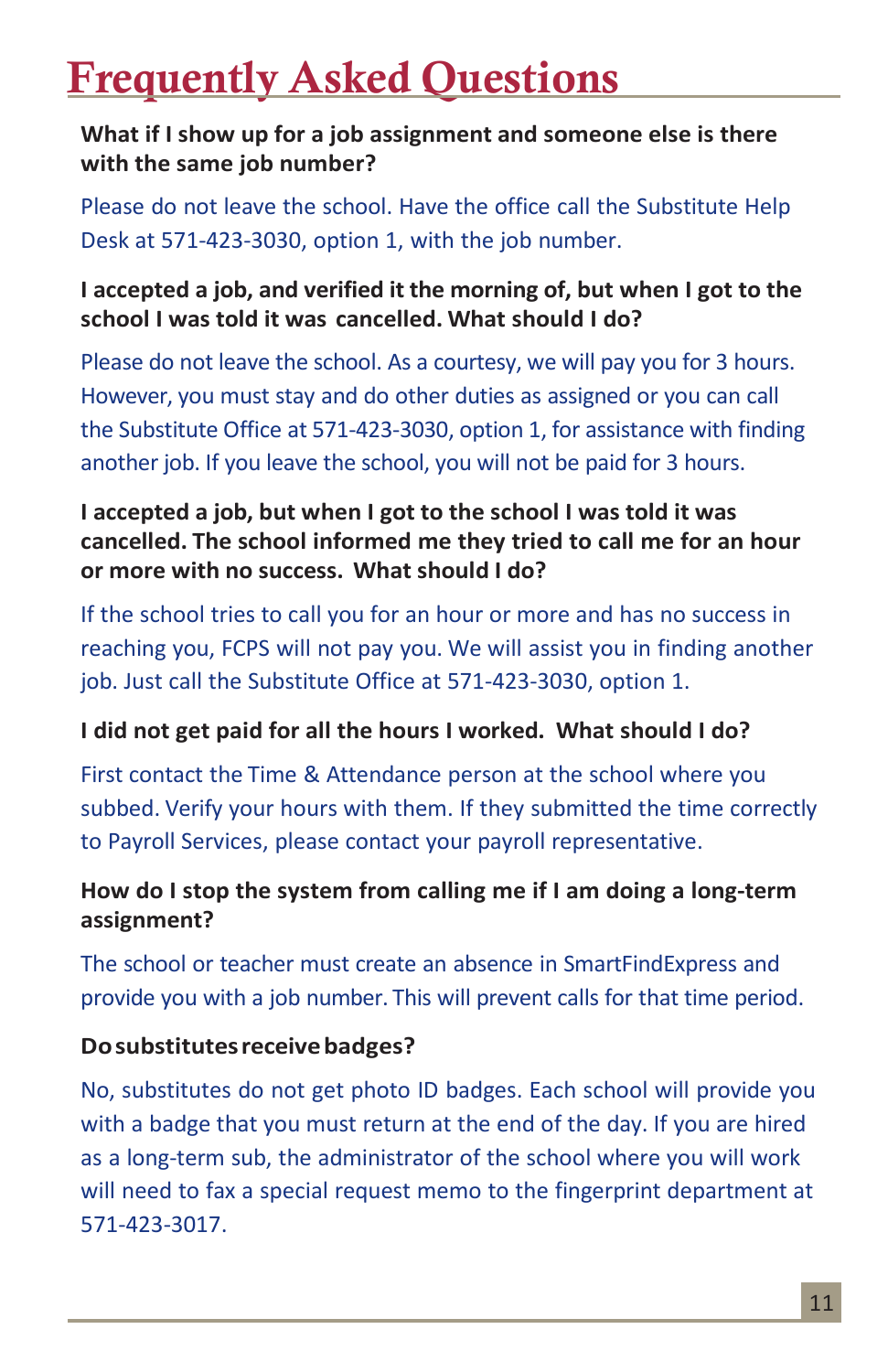### **What does "prearranged" mean?**

A verbal agreement made between you and the teacher or school that you will substitute on a particular day. You must receive a job number from the school before reporting.

### **I misplaced my Access ID. How can I get it again?**

Your access ID is the same as your FCPS employee number. If you cannot locate that number, contact the Substitute Office at 571-423-3030, option 1, between the hours of 6:30 a.m. – 4:00 p.m.We will gladly assist you.

### **I misplaced my PIN. How can I get it again?**

Go to https://fairfaxcounty.eschoolsolutions.com. Click **Trouble signing in?** Follow the instructions, and your PIN will be e-mailed to you.

### **How do I add schools and subjects to my profile?**

Subjects and locations can be added to your profile by logging into your SFE account and click on the schedule tab. There you will see locations and classifications.

### **How often do I have to work to remain active in SFE?**

Youmust work atleast 10 assignments within a school year excluding the summer months.

### **Are substitutes eligible for benefits?**

No, benefits are not offered to substitutes. A 403(b) tax-deferred retirement plan is available for all FCPS employees. For more information, visit [www.fcps.edu/hr/benefits.](http://www.fcps.edu/hr/benefits)